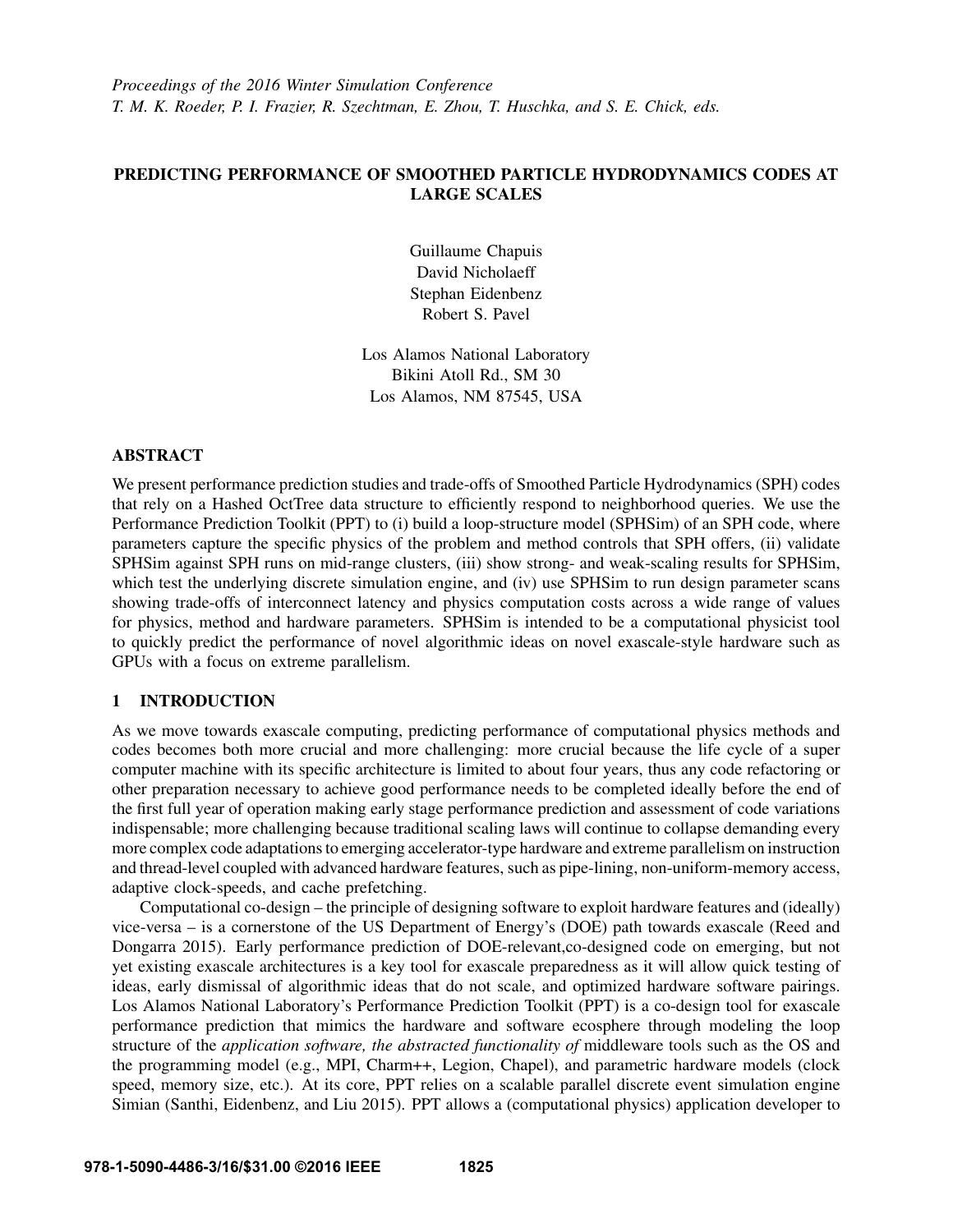quickly assess algorithmic ideas on emerging software and hardware stacks. PPT models are implemented in either Python or Lua to allow for very fast prototyping. The PPT concept has been used to identify 3x (Mniszewski, Junghans, Voter, Perez, and Eidenbenz 2015) and 100x speed-ups (Zamora, Uberuaga, Perez, and Voter 2016) in algorithmic variations of Accelerated Molecular Dynamics (AMD) methods in molecular dynamics. We present a more thorough overview of PPT in Section 2.

In this paper, we present a PPT application model of Smoothed Particle Hydrodynamics (SPH) codes that we call SPHSim. Particularly when coupled to a Hashed Oct-Tree data structure for efficient neighborhood identification, SPH codes stand out among computational physics codes for their ability to hide latency. The SPH method (Fryer, Rockefeller, and Warren 2006) has been developed for astro-physics simulation and has been a work horse in this field, having been used in some of the largest physics computations ever, namely the Dark Sky Simulations using the 2HOT code (Warren 2013). We give a more detailed overview of SPH in Section 3.1.

SPHSim models the loop structure of SPH codes by mimicking the two main CPU cycle consumers of SPH, namely OctTree accesses and actual physics interaction kernel computations (such as gravity between two cells), by simply advancing simulated time by an appropriate amount as opposed to actually computing data. SPHSim implements SPH's key features such as the number of tree accesses, the number of interactions to compute, the distribution of particles over MPI ranks, by drawing random numbers from stochastic distributions that we obtained from a mix of code instrumentation and mathematical analysis of SPH. The SPHSim code is a brief 300-line Lua program that is easy to comprehend, particularly when compared to the original highly optimized SNSPH code of 100,000 lines of C. SPHSim is controlled by input parameters that encode the physics instance (e.g., number of particles, average interactions per particle), a few SPH method parameters (e.g., number of MPI ranks), and hardware parameters (e.g., clock speed, interconnect latency). We present SPHSim in more detail in Section 3.2, give validation results of SPHSim against actual SPH runs in Section 4, and discuss the weak and strong scaling properties of SPHSim in Section 5.

Our main SPHSim results (Section 6) are presented in the form of parameter scans with a key focus on studying SPH's latency-hiding abilities. By varying the interconnect latency, the interaction compute time, and software parameters, we identify software trade-offs and hardware requirements.

## 2 OVERVIEW OF THE PERFORMANCE PREDICTION TOOLKIT (PPT)

.

The Performance Prediction Toolkit (PPT) is a library of models of computational physics application codes, middleware, and hardware that allows users to predict runtime and energy consumption by running stylized pseudo-code implementations of physics applications.

PPT relies on the scalable Simian Parallel Discrete Event Simulation engine in Python or Lua using Simian's process concept. Each computing unit (such as a host, compute node, or core) is a Simian entity. An application is modeled as a computing process in Simian or thread associated with an entity. Processes can communicate with each other by exchanging messages; processes can be active, sleep, be woken up, begin and end. Application processes can advance simulated time to advance by calling a compute-function with a task list as input parameter, where a task list consists of a set of commands to be executed by the hardware. The compute-function advances simulated time by the amount it would take to execute the task list. An example of a task list could be

500*ALUoperations*,350*memoryaccesses*, *etc*.

A PPT application is a stylized version of the actual application that looks like pseudo-code written in Python or Lua capturing the loop structure of the code. PPT models typically do not predict numerical accuracy of an application algorithm but rather predict time and energy consumption. This design choice allows for much simpler implementation reproducing most loop structures of computational physics codes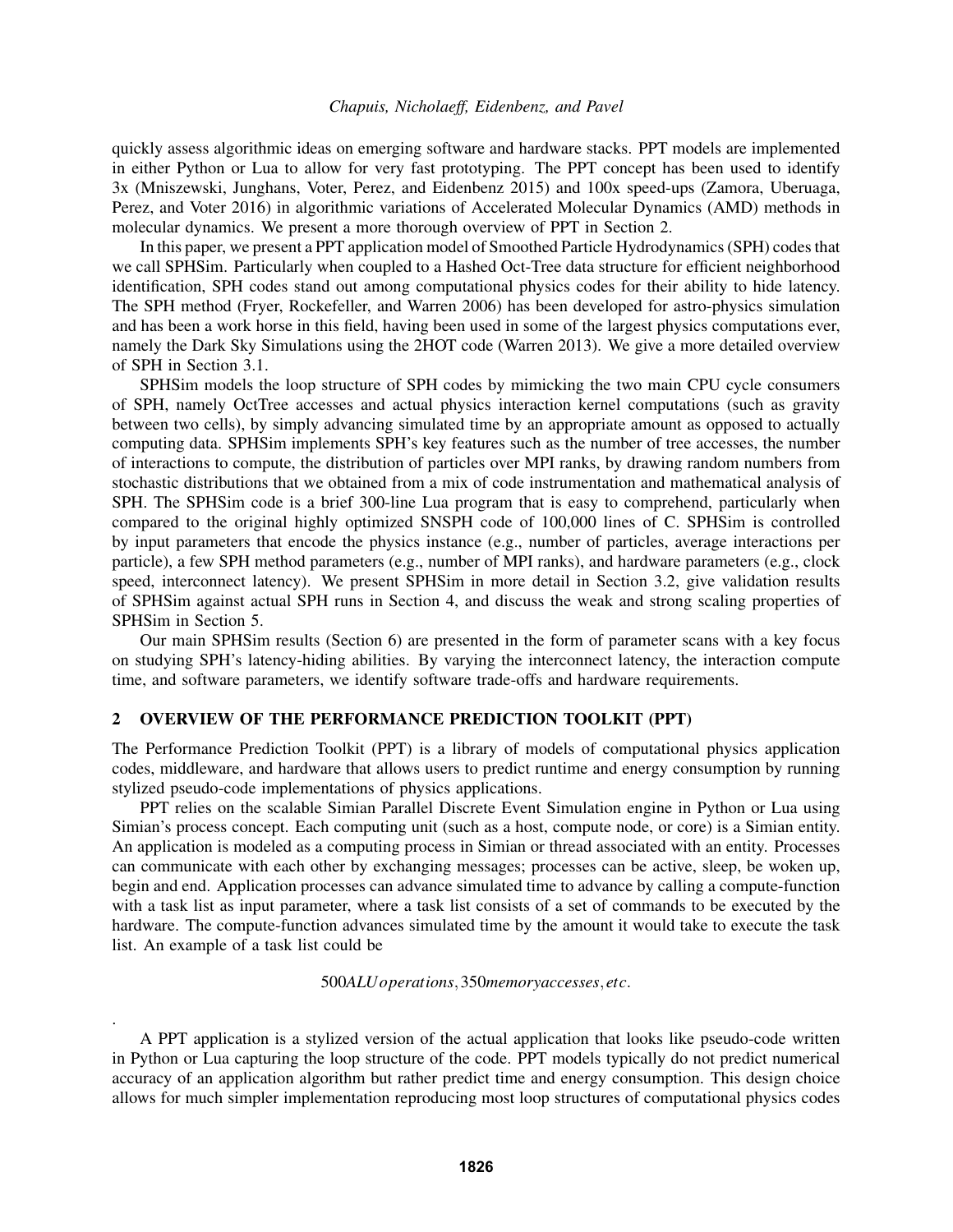well with their predictable for-loops, but it does require explicit values for more complex loop exit conditions as they sometimes occur in convergence criteria.

PPT middleware models, such as MPI, offer an API to PPT application models and implement the underlying functionality in the loop structure modeling spirit of of PPT application models.

PPT hardware models exist for interconnects and for compute nodes. They are highly parameteroriented, such as clock-speed, cache-level access times, memory bandwidth, etc. and mimic lower level hardware processes, such as caching strategies, prefetching and pipe-lining through functions learned from regression or other machine learning models trained on hardware counter input data.

PPT models are highly parameterized for applications, middleware, and hardware models, allowing parameter scans to optimize parameter values for hardware-middleware-software pairings. Because PPT often only need to execute a few of the innermost loops of large physics codes, PPT models are comparable in speed to real code or faster, but allow of course almost unlimited instrumentation and bottleneck analysis.

The PPT hardware library contains – among others – models for AMD Opterons, Haswell, Knights-Landing processors among others as well as the nvidia GPUs K20X, K40, K6000, M2090, and Pascal. We have interconnect models for Gemini 3D torus and butterfly networks. These building blocks can be used to build cluster models for LANL's Cielo machine and ORNL's Titan machine. PPT has a very detailed MPI middleware model, an OpenMP model is under development. PPT applications include benchmarks such as the Polybench suite and physics application code models for radiation transport (the SNAP/PARTISN code), accelerated molecular dynamics, and – as presented in this paper – smoother particle hydrodynamics.

## 3 MODELING SMOOTHED PARTICLE HYDRODYNAMICS CODES: SPHSIM

## 3.1 Introduction to Smoothed Particle Hydrodynamics

Smoothed-Particle Hydrodynamics (SPH) is a numerical method for solving the equations of motion governing material bodies in their frame of reference, i.e. the Lagrangian frame, when the distortions are large. Unlike other standard numerical methods, there is no underlying "mesh" structure which discretizes the problem domain's geometry. Whereas a computational mesh defines the locations of idealized mathematical discretization points (or edges, areas, and volumes) to which field values, such as mass, momentum, pressure, or internal energy, can be prescribed, implying some kind of regular geometrical order, the points in a SPH simulation are initially placed according to the mass distribution and thereafter move in response to the prescribed physics.

Derivatives in the governing equations are approximated by weighted sums of kernels. Neighbor sets, which effectively correspond to "stencils" on meshes, are determined by the overlap of the kernels, instead of by drawing fixed lines between points. The method is particularly attractive for the dynamics of fluids and solids when the forces are very large, such as those caused by explosion and impact. Acting as an essentially free-Lagrangian simulation for all timesteps, the method suffers no ill effects caused by the approximations normally required to mix different-phase materials in a computational mesh cell.

## 3.2 Statistical Analysis

As mentioned above, SPH allows the simulation to essentially place the idealized discretization points at random within the physical domain. This makes computing neighbor sets nontrivial. Further, a naïve algorithm would parse through the entire container of particles to find the relevant neighbors thereby emitting  $O(n^2)$  time complexity where *n* is the number of particles. The solution adopted by the community has been to use tree-based algorithms to order the particles hierarchically, reducing the time complexity down to  $O(n \log n)$ . To account for the distributed nature of high performance compute clusters, HOT and 2HOT(Warren and Salmon 1995, Warren 2013) make use of a hashed OctTree in order to provide a global address space which is optimized to keep spatially local particles, as well as their parent cells in the OctTree, contiguous in memory.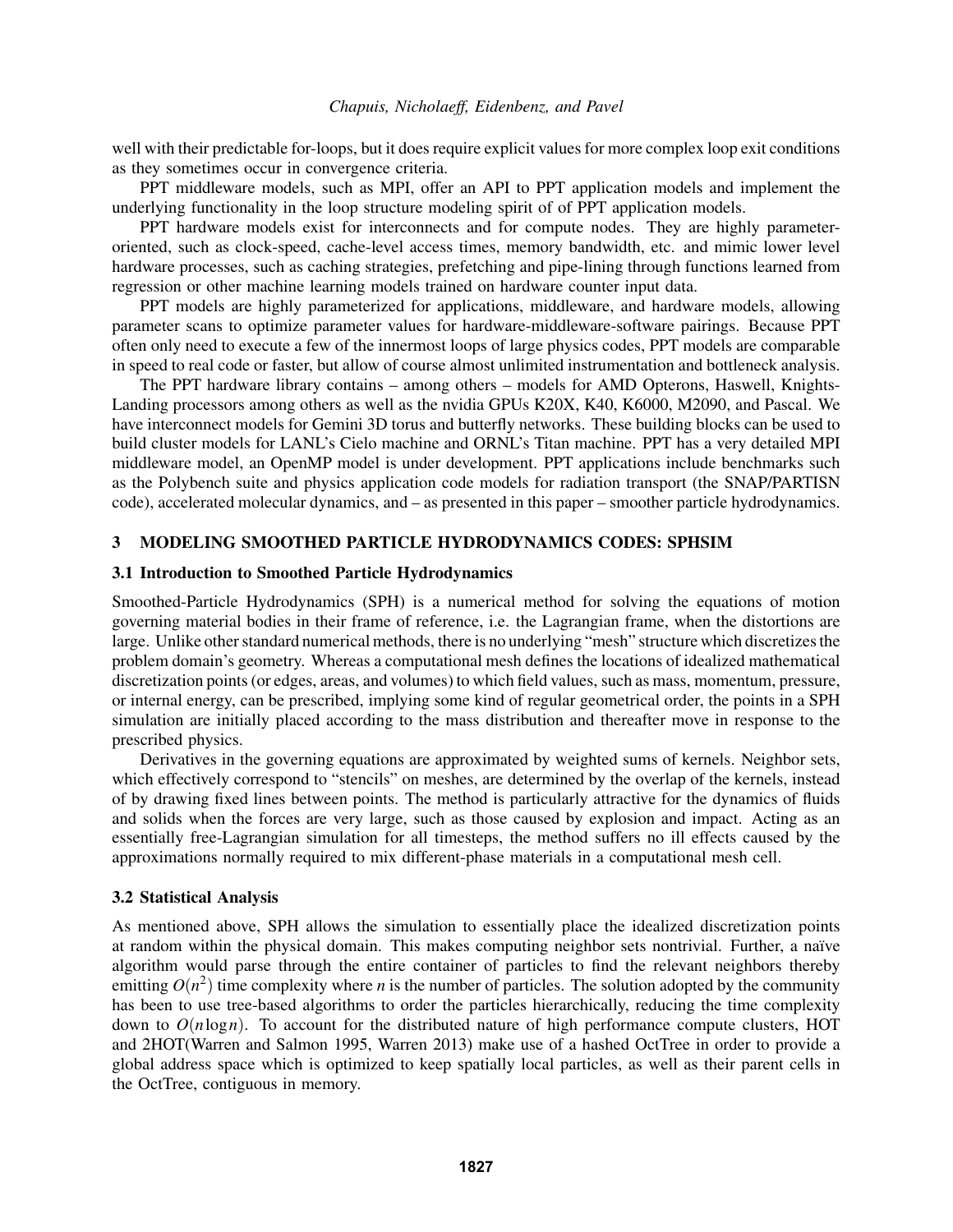Using a tree, calculating long range forces of particles on each other becomes a sum of terms, for which acceptable nodes in the tree are approximated as multipole expansions. Walking the tree is coupled with a multipole acceptance criterion (MAC), thereby constraining the necessary number of particles needed in a neighbor set as dictated by the physical phenomenon being modeled and the desired order of accuracy. Further, an asynchronous MPI facility becomes a natural extension of walking the tree, since if necessary neighbor particles for interactions are not present, then the interaction kernel computation can be deferred until the data arrives while further interactions are computed.

While this facility has proven its robustness, running a 1 trillion particle simulation on 256K cores (Skillman, Warren, Turk, Wechsler, Holz, and Sutter 2014), it makes a deterministic model simulation effectively intractable. From the initial conditions of the particle layout to the physics kernels simulated (and subsequently the MAC), every aspect of the simulation, thought of as parameters, will influence runtime in a manner highly susceptible to perturbations in their value. Consequently, to model an SPH code making use of an asymmetric hierarchical structure, we identify five random variables to be informed by past experimental data from large particle simulations.

In 2HOT, walking the tree and computing the physics kernels are the dominant consumers of runtime. As such, and in consideration of the topology of the hashed OctTree, we stochastically model the tree with the following random variables:

- 1. #particles/rank: Because work load balancing automatically weights particles based on the number of interactions per particle from a previous iteration, the number of particles per rank can fluctuate leading to asymmetric MPI communication from a volume of data perspective.
- 2. #interactions/particle: This is strongly dependent on the physics in both kernels computed as well as initial and boundary conditions, e.g. the clustering of particles can increase rapidly for phenomenon such as shocks.
- 3. #accesses/interaction: As with the last random variable, the geometry of the problem specification and clustering of particles can have a drastic impact on runtime. Higher clustering correlates with deeper traversals in the tree.
- 4. #linkedListJumps/access: 2HOT's hash table representation of the OctTree can have collisions due to overlapping keys when the least significant bits are taken. As such, a traversal is necessary to find the relevant body or cell in a particular "hash bucket", albeit this data is still laid out contiguously in memory.
- 5. #requests/rank: This is correlated with the type of access, namely whether particles are local, deferred, or remote. This is the source of the MPI asynchronicity. Further, by identifying this random variable, there is an implicit assumption about 2HOT's ability to maximally keep the work and memory pipelines saturated concurrently.

### 3.3 Sedov Test Problem

For the validation problem presented below, we ran a weak scaling study of a Sedov problem, i.e. a spherical shock wave. The standard Monaghan kernel(Monaghan 1992) was used with diffusion turned off, artificial heat conduction turned on, and artificial viscosity and energy dissipation both dependent on runtime values. We ran at 50k particles per MPI rank across 32, 64, 128, and 256 ranks.

The random variables, in consideration of the particular problem, were set as follows:

- 1. #particles/rank: Perturbing around the #particles/#MPI ranks using a small value on the order of log*n*, where *n* is the number of particles, is sufficient for the Sedov problem given the symmetry of the problem and subsequent uniform partitioning of particles across ranks.
- 2. #interactions/particle: In the Sedov problem, there is a large amount of clustering of particles near the shock, but a high degree of sparsity in coarser resolved regions outside of the shock. We take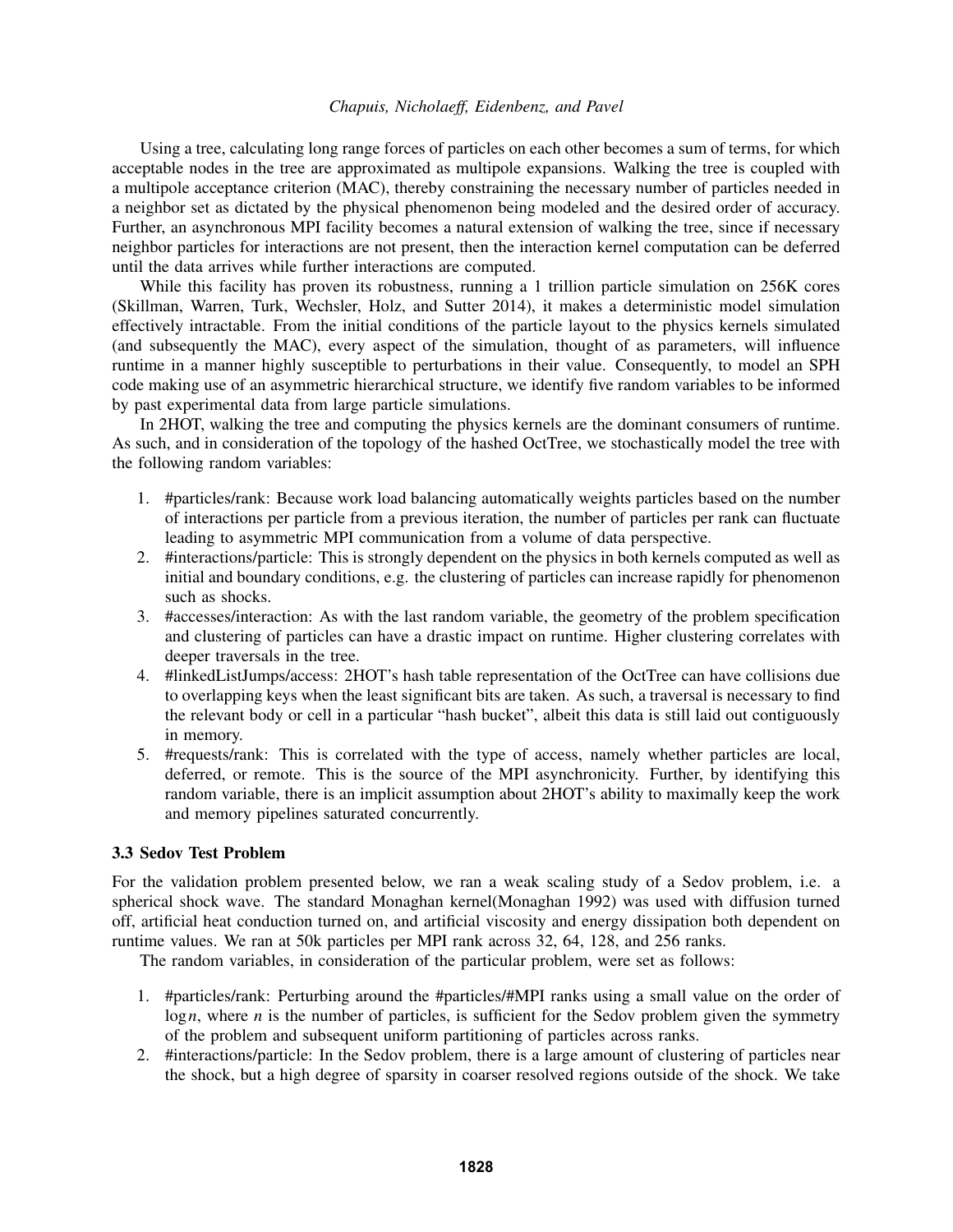a Gaussian distribution around  $\frac{1}{2} \log n$  (the depth of the tree divided by 2) with standard deviation 1  $rac{1}{4} \log n$ .

- 3. #accesses/interaction: A Poisson distribution with  $\lambda = 3$  was chosen given the low number of collisions and the regular symmetry of our test problem. Namely, it weights well for finding a particle within an oct of the same size, smaller size, and one size smaller still.
- 4. #linkedListJumps/access: This variable was turned off because 2HOT moves recently visited bodies to the front of the queue, and given the relatively untaxing test problem of 100k particles per rank (i.e. a lower number of collision in the hash table), the impact on runtime is small compared to the #accesses per interaction.
- 5. #requests/rank: Again appealing to the symmetry of the problem and assuming an ideal surface area to volume ratio, we take a value of  $6n^{2/3}$ . The cube root of the number of particles corresponds to an edge length, square that to get a surface area, and then six faces for a cube in 3-D space.

The goal of our simulator is to simulate the real application either faster than running the real code or using less machines, while allowing users to change software and hardware parameters more easily than editing the application or having it run on a different machine. We use the above described random variables to simulate tree traversals on each rank and communication between ranks. The simulator uses the Simian conservative parallel discrete event simulation engine (Santhi, Eidenbenz, and Liu 2015).

Simulated traversals consist of simulated tree accesses and interactions. The time taken by a tree access or the computation of an interaction is set by parameters or can be represented as tasklists for which the hardware model returns a predicted runtime cost. We stop traversals after a certain number of simulated tree accesses represented by the chunk size parameter. This limit is present in the real application to allow each rank to check for communication at regular time intervals. If a traversal requires a tree cell owned by another rank, a request is added to a local list and the state of the traversal is recorded to be resumed at a later point. At the end of a chunk of traversals, the simulated rank sends its requests for cells from other simulated ranks and satisfies requests from other ranks received in the mean simulated time. We do not actually send data as we do not represent the tree but we simulate these communications and attempt to capture when such requests would be fulfilled in the real application. Each simulated rank is represented as an entity that performs three types of events:

- Progress on current traversals the simulated rank performs available traversals up to *chunk<sup>s</sup> ize* tree accesses and then communicates with other simulated ranks;
- Receive requests the simulated rank adds the request to a list so it can be answered at the next communication checkpoint;
- Receive cells the simulated receives a requested cell from another rank and adds dependent traversals to a list of resumable traversals.

While this simulation still represents a lot of computations, it avoids representing and accessing the actual tree and doing physics computations, the two heaviest operations in the application in terms of runtime and memory usage.

## 4 VALIDATING SPHSIM

In order to validate our model, we compare its predicted results to the performance of the real code in a strong-scaling experiment. For this strong-scaling experiment, the problem size is fixed at around 100k particles and the number of ranks ranges from 1 to 1024. Both the simulation and the actual runs were computed on a cluster of 1500 nodes each equipped with a 12-core hyper-threaded Opteron 6176 @ 2.3GHz processor and connected with an Infiniband QDR interconnect. For this small problem size, the simulations only used a single core.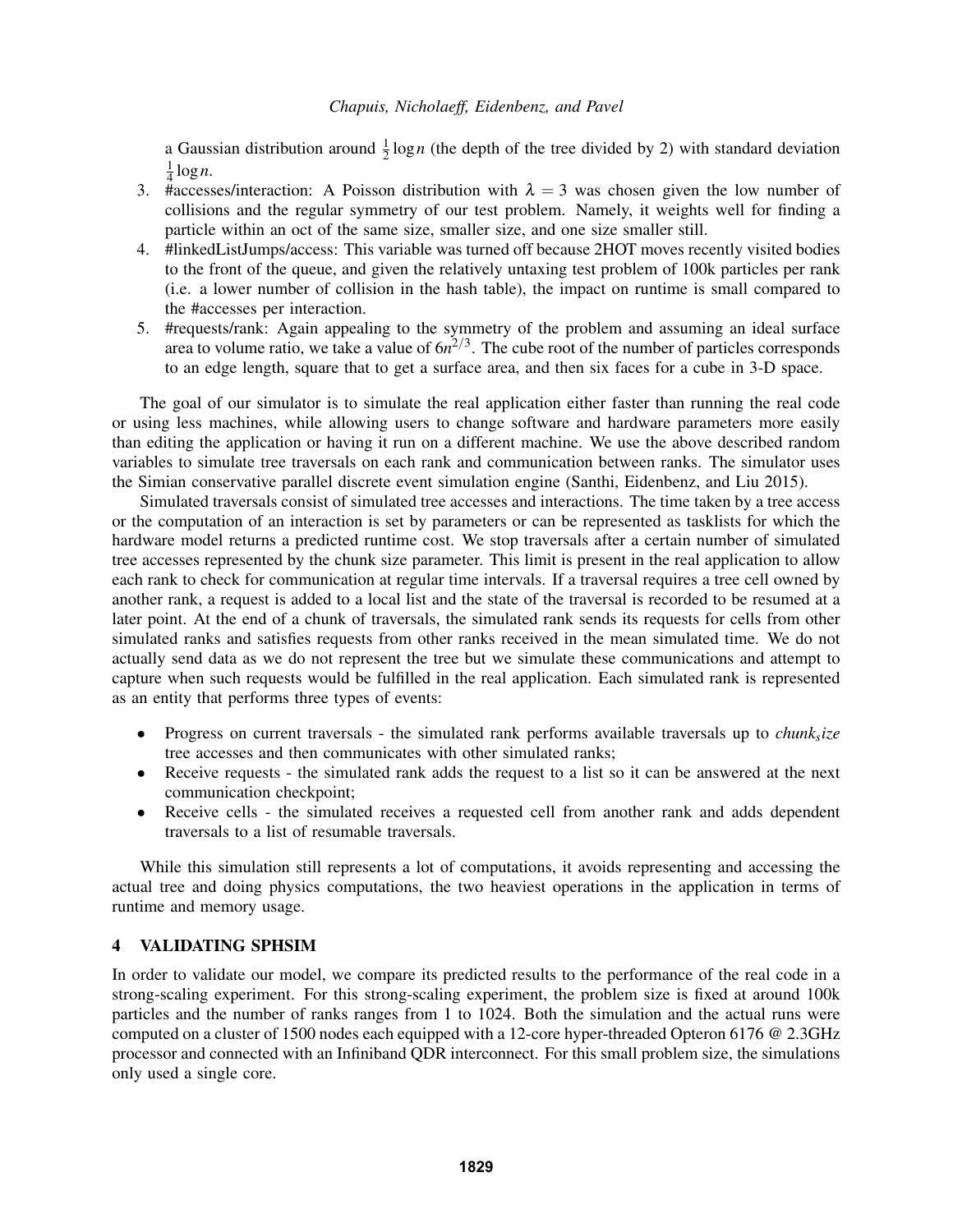Figure 1 shows the results of this strong-scaling validation experiment. Both actual and simulated runtimes are given on the left chart. A – more traditional for strong-scaling – speedup representation of the same results is given on the right chart. For this problem size, scaling plateaus after 64 cores; this behavior is well captured by our simulation.

## 5 TESTING THE SCALABILITY OF SPHSIM

Unlike in section 4, we intend here to assess the scalability of our simulator and its underlying PDES engine. We first test our application simulator and our hardware model by running a weak-scaling experiment, in which the problem size, in terms of simulated ranks and number of particles, increases with the number of processors used. We use the same cluster as in section 4 for these experiments.

#### 5.1 Weak-scaling experiment

The aim of this experiment is to assess the parallel capabilities of our simulation and the feasibility of simulating extreme-scale runs, such as those described in (Warren 2013). The problem size starts at around 2 billion particles and 48 simulated ranks on 24 physical ranks (a single node of the cluster). The problem size and number of physical ranks are then incrementally increased to reach 250 billion particles and 6144 simulated ranks on 3072 physical ranks (128 cluster nodes).

Figure 2 shows the results of the weak-scaling experiment in terms of runtime and maximum memory usage per node. Both curves diverge slowly from an ideal flat line but this experiment shows that the hero runs of 2HOT can be simulated using much less ranks, time and memory than running the actual code. Furthermore, changing hardware and software parameters of the simulation can be done in seconds, while doing so in the actual application requires careful tuning and extensive editing of the code.

### 5.2 Strong-scaling experiment

With this experiment, we assess the parallel capabilities of our simulator for average size runs. The instance size is set at 300 million particles and 3072 simulated ranks, representing an average of 100k particles per rank. This is typically the type of settings used for the real application. This simulation is run on a number of physical ranks ranging from 24 (128 simulated ranks per physical rank) to 3072 (1 simulated rank per physical rank).

Figure 3 shows the results of this strong-scaling experiment. Substantial speedups are obtained up to 192 ranks and diminishing returns up to 768. The use of additional physical ranks increases the runtime for this instance. This lack of scalability beyond 768 ranks can be explained by the nature of our PDES



Figure 1: Strong-scaling validation result of our simulation.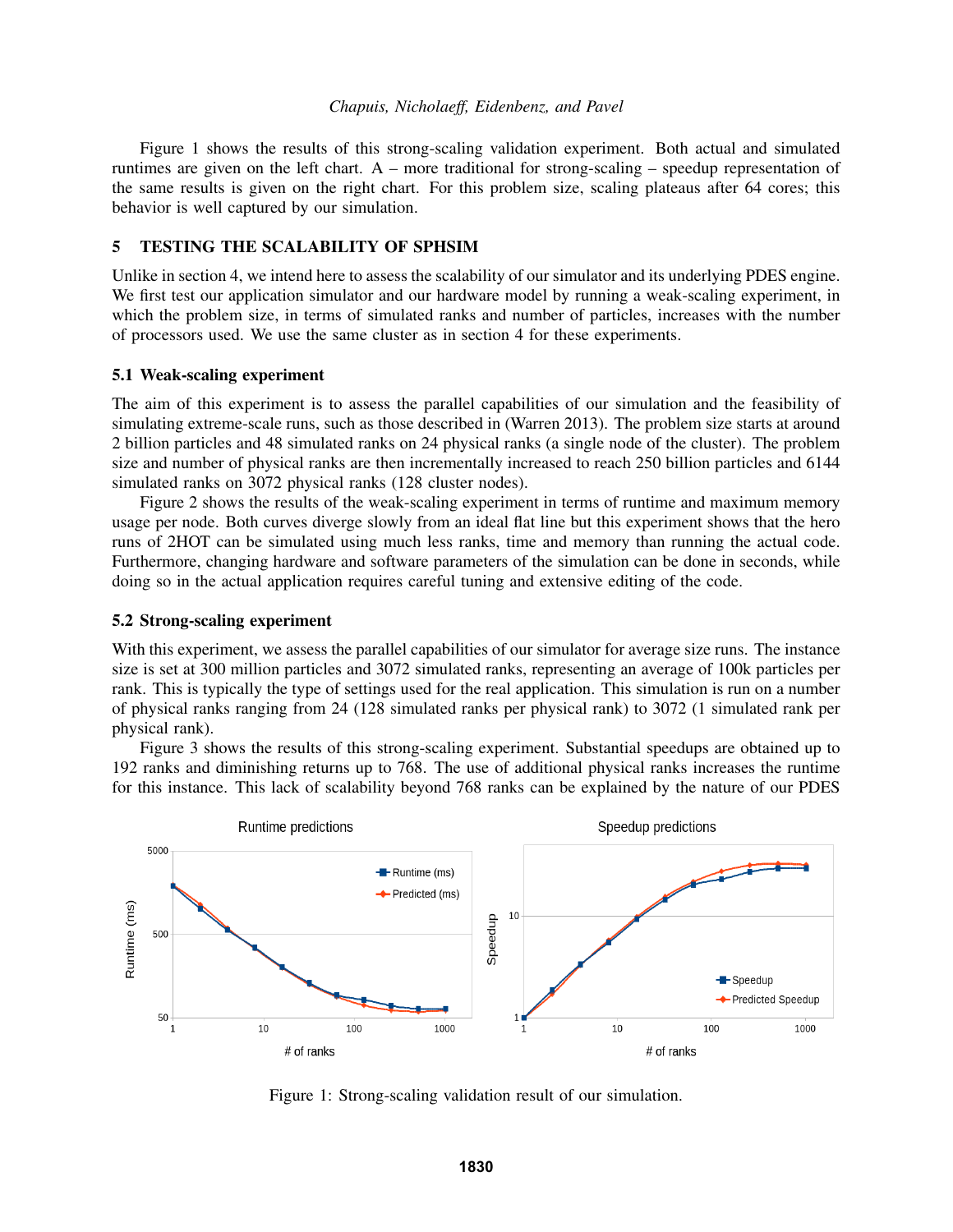

Figure 2: Weak-scaling results of our simulator. Runtimes (resp. maximum memory usage) are to be read on the left (resp. right) y-axis.

engine. In a conservative PDES engine, such as Simian, parallelism is drawn from computing multiple events occurring in the same time window or epoch. As the number of physical ranks increases, the number of entity – in our case simulated ranks – per physical rank, or LP, diminishes and so does the likelihood for an LP to have an event to handle at a given epoch, thus reducing parallel efficiency. Our weak-scaling experiment however showed that larger simulations can benefit from additional physical ranks.

#### 6 RESULTS: USING SPHSIM

The point of simulating the behavior of an application such as SPH is to be able to explore parameter and hardware variations and determine optimal values at a lesser cost than running the actual code. By lesser cost, we mean either reduced runtime, reduced hardware needs (less cluster nodes, less memory etc) or reduced man-hours to edit the code. In order to test the ability of our simulator to perform such an exploration, we vary parameter and hardware values that are known to have an impact on the runtime of SPH. Namely, SPH's performance relies heavily on network communication and floating point computations on



Figure 3: Strong-scaling results of our simulator. Run-times (resp. speedup) are to be read on the left (resp. right) y-axis.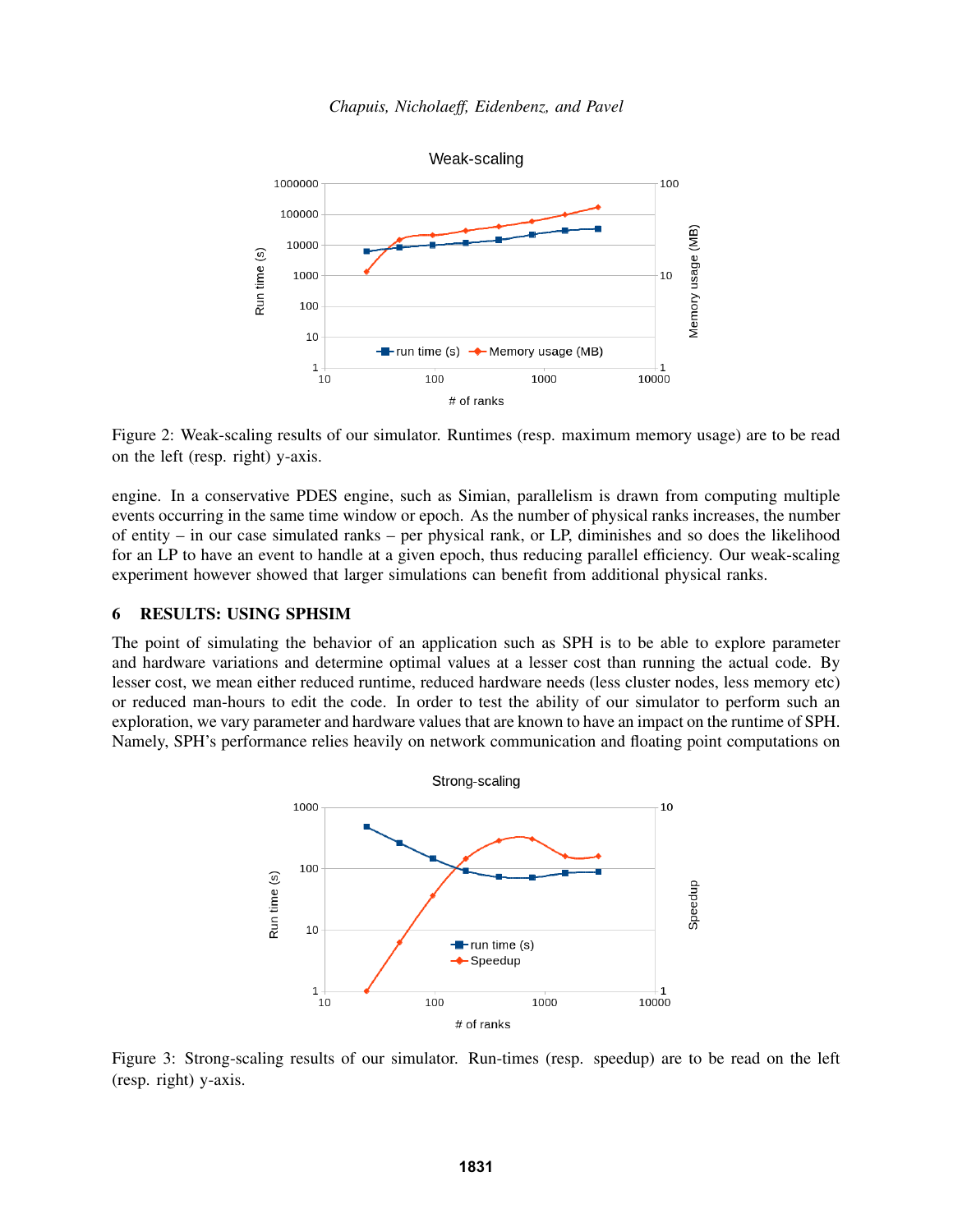the hardware side and on how often each rank performs communication with other ranks on the software side. In this next experiment, we vary the simulated values for these three characteristics and assess whether their simulated impact confirms what SPH users have reported or assumed. We model varying network performances by changing the simulated latency of communication and the floating point computation capabilities by changing the time taken to compute an interaction. We change the value of the chunk parameter to capture how often each simulated rank checks for communication.

In this experiment, we model a fixed instance of the problem consisting of 256 simulated ranks and 1k particles per rank. We first predict runtimes with values for the chunk parameter ranging from 2 to 100k; meaning that simulated ranks check for communication every 2 to 100k accesses to their local tree. For these simulations, the time to compute an interaction is set at 800 nanoseconds, while the network latency is set at .05 milliseconds.

Figure 4 shows the result of our experiment concerning the chunk size parameter. For this instance, the optimal chunk size is around 1000, meaning that ranks should check for communication every 1000 accesses to their local tree. Such a low value induces extra work but reduces the probability of ranks to be idle, waiting for data from other ranks to arrive. Depending on the nature of the problem, this parameter could even have a greater impact. For instance, in a problem where some ranks have initially little local work, such ranks would be idle for a substantial amount of time before they receive cells from other ranks with more local work.

We then predict runtimes with values for the interaction time parameter ranging from a very lightweight 50 nanoseconds to heavy computations taking 50 ms. For these runs, the chunk size is set at 1000 and the network latency at .05 milliseconds. Changing the time taken to compute an interaction in the real code is not something one can easily do. This time depends on the operations needed to be performed and thus on the type of physics being computed. These simulations aim at determining whether time should be invested in optimizing the interaction kernel or whether buying faster CPUs would be beneficial.

Figure 5 shows the results of our experiment concerning the interaction time. A slight performance gain can be obtained by reducing the interaction time from 800 nanoseconds to 400 nanoseconds. Reducing it further does not show any benefit and the whole computation becomes dominated by memory accesses to the tree. When the interaction time increases, however, we see a large impact on the overall performance. For physics with heavy interaction kernels, using dedicated hardware such as GPUs to compute interactions can therefore become beneficial.

Finally, we fix the chunk size at 1000 and the interaction time at 800 nanoseconds and vary the network latency. As SPH relies on frequent and fast communication between ranks, the assumption is that the latency



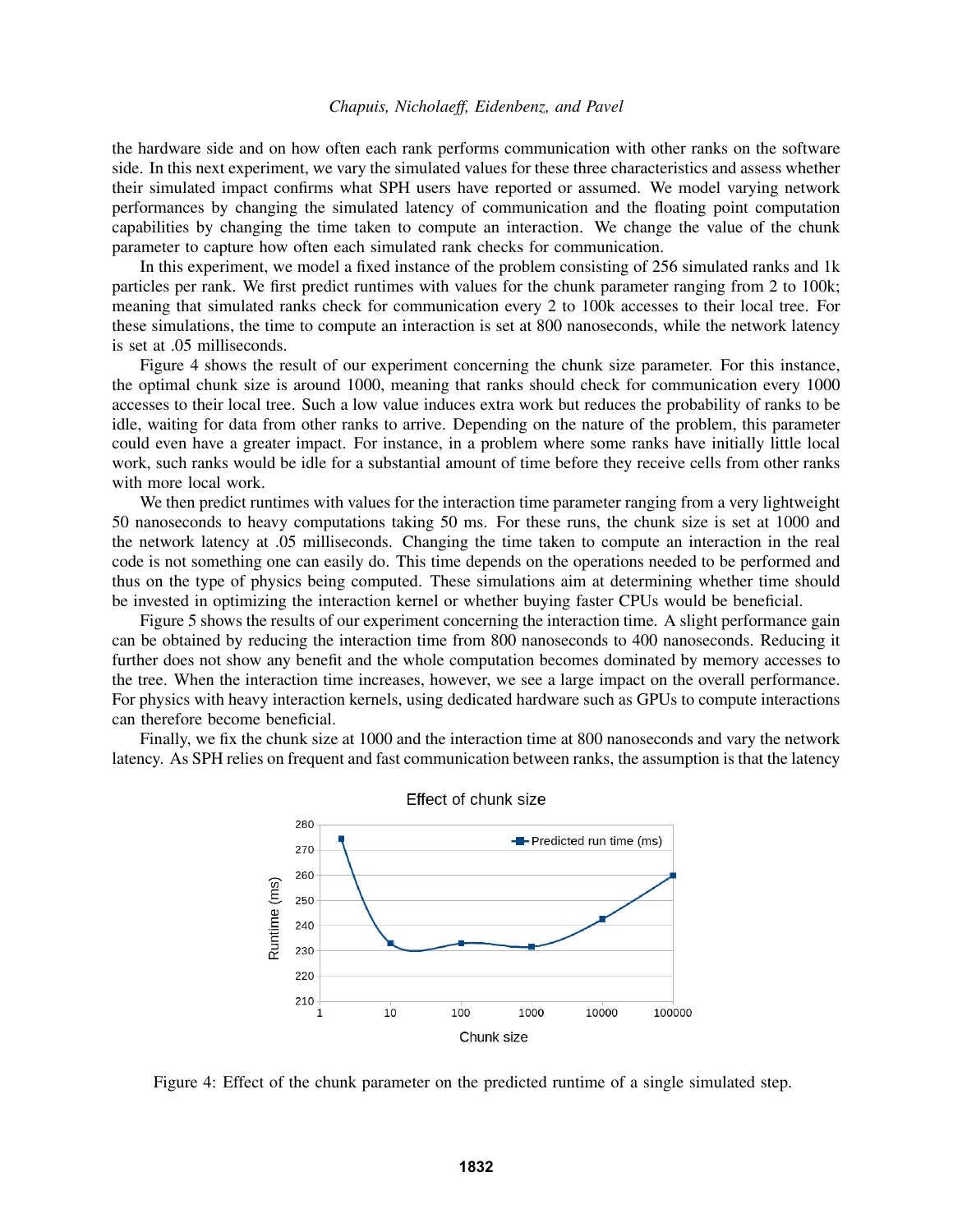



Figure 5: Effect of the interaction time on the predicted runtime of a single simulated step.

of network communications should have an impact on the overall performance. We use values for the latency ranging from 10 nanoseconds, more than an order of magnitude faster than existing infrastructures, to 100 milliseconds, the performance of a worldwide grid connected via the internet.

Figure 6 shows the results of our experiment on the network latency. Counter-intuitively, improving the network latency of a modern cluster has no impact on the performance of the application in the studied range. The results also show that a large scale run over a worldwide grid would incur a severe performance penalty. Nevertheless, decreasing the performance of a modern cluster by an order of magnitude does not bear a significant impact on the performance. These simulations tend to show that users should not invest on a faster network infrastructure, as the latency is well hidden by the application and negligible as long as ranks check for communication often enough.

#### 7 CONCLUSION

We present performance prediction studies and trade-offs of Smoothed Particle Hydrodynamics (SPH) codes that rely on a Hashed OctTree data structure to efficiently respond to neighborhood queries. SPH codes are among the best scalable computational physics codes due to their ability to hide data movement



Figure 6: Effect of the network latency on the predicted runtime of a single simulated step.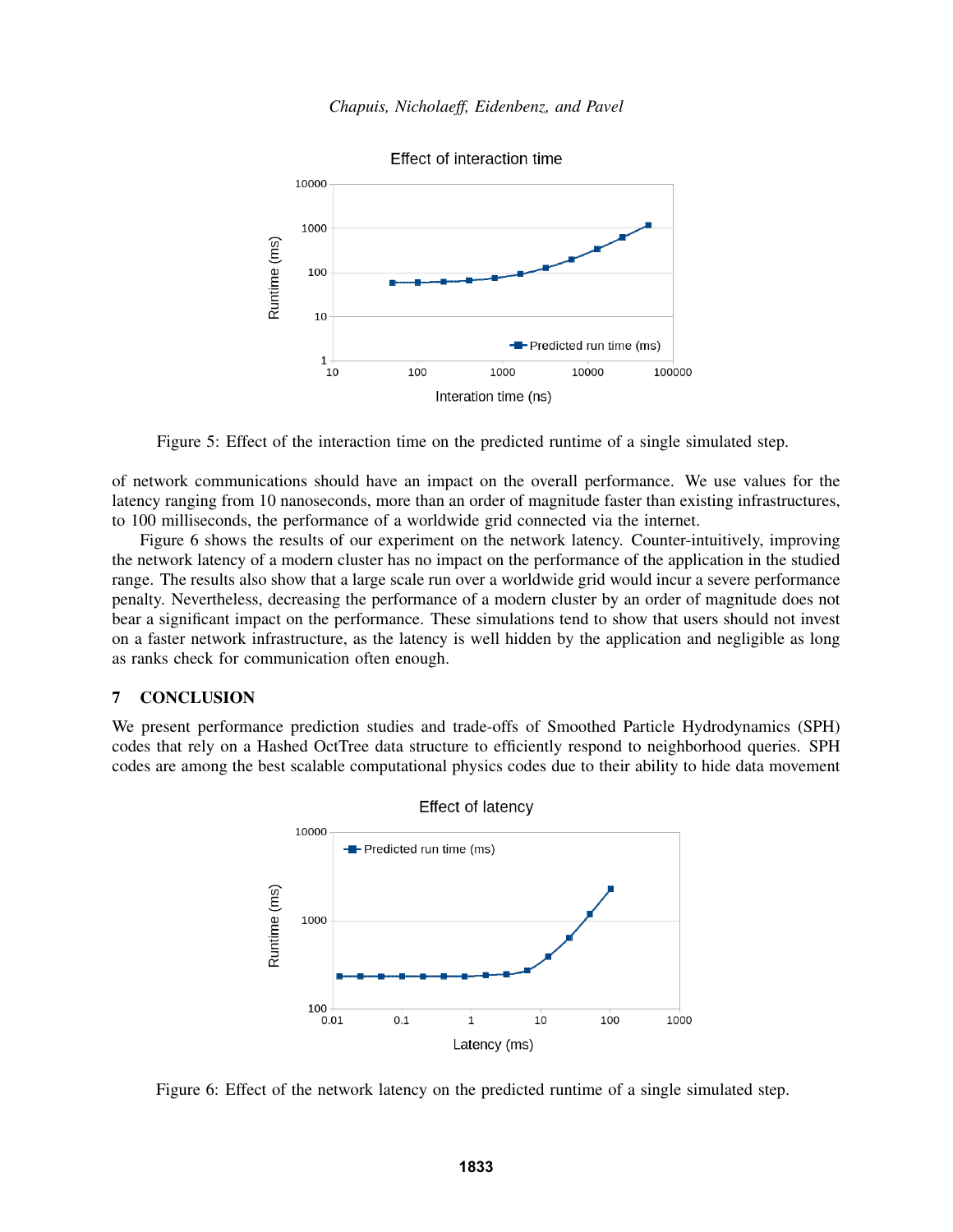latency. 2HOT (Warren 2013), the code we use as a model for this simulation, was recently scaled to run computations on a billion particles using 256k processors. We describe a statistical model of 2HOT, which allows us to avoid the time-consuming operations of creating and accessing a large data-structure and of computing physics kernels. By avoiding these time-consuming operations, we can simulate the behavior of the application faster and/or using less resources. Additionally, this simulation allows users to quickly test the performance of hardware or software variations without needing to get access to different hardware or edit the real application. This application simulator uses the PPT framework to model hardware aspects of the simulation. We perform a parameter scan of both hardware and software parameters to identify potential trade-offs in the real application. Our results show that despite increasing the amount of work, processors should communicate often to avoid being idle. We also show that despite the fact that the application relies heavily on communication between processors, improving the network infrastructure would not have a significant impact on the overall performance.

## ACKNOWLEDGEMENTS

We would like to thank Andrew Nelson for his help with the manuscript and his valuable advice.

## **REFERENCES**

- Fryer, C. L., G. Rockefeller, and M. S. Warren. 2006. "SNSPH: a Parallel Three-Dimensional Smoothed Particle Radiation Hydrodynamics Code". *The Astrophysical Journal* 643 (1): 292.
- Mniszewski, S. M., C. Junghans, A. F. Voter, D. Perez, and S. J. Eidenbenz. 2015. "TADSim: Discrete Event-Based Performance Prediction for Temperature-Accelerated Dynamics". *ACM Transactions on Modeling and Computer Simulation (TOMACS)* 25 (3): 15.
- Monaghan, J. J. 1992. "Smoothed Particle Hydrodynamics". *Annual Review of Astronomy and Astrophysics* 30:543–574.
- Reed, D. A., and J. Dongarra. 2015, June. "Exascale Computing and Big Data". *Communications of the Association for Computing Machinery* 58 (7): 56–68.
- Santhi, N., S. Eidenbenz, and J. Liu. 2015. "The Simian Concept: Parallel Discrete Event Simulation with Interpreted Languages and Just-in-Time Compilation". In *Proceedings of the 2015 Winter Simulation Conference*, edited by Y. Levent, C. Wai Kin, Victor, M. Il-Chul, and R. Theresa, M. K., 3013–3024. Piscataway, New Jersey: IEEE Press: Institute of Electrical and Electronics Engineers, Inc.
- Skillman, S. W., M. S. Warren, M. J. Turk, R. H. Wechsler, D. E. Holz, and P. Sutter. 2014. "Dark Sky Simulations: Early Data Release". *arXiv preprint arXiv:1407.2600*.
- Warren, M. S. 2013. "2HOT: an Improved Parallel Hashed Oct-Tree n-Body Algorithm for Cosmological Simulation". In *Proceedings of the International Conference on High Performance Computing, Networking, Storage and Analysis*, 72. ACM.
- Warren, M. S., and J. K. Salmon. 1995. "A Portable Parallel Particle Program". *Computer Physics Communications* 87 (1): 266–290.
- Zamora, R. J., B. P. Uberuaga, D. Perez, and A. F. Voter. 2016. "The Modern Temperature-Accelerated Dynamics Approach". *Annual Review of Chemical and Biomolecular Engineering* 7 (1): 87–110.

## AUTHOR BIOGRAPHIES

GUILLAUME CHAPUIS is a post-doctoral Research Associate with the Information Sciences Group (CCS3) at Los Alamos National Laboratory, New Mexico, United States of America. He holds a PhD degree in computer science from ENS Cachan (France) and a computer engineering degree from INSA Rennes (France). His research interests include Parallel Discrete Event Simulation, graph theory, High Performance Computing, General-Purpose Graphics Processing Units and bioinformatics. His email address is gchapuis@lanl.gov.